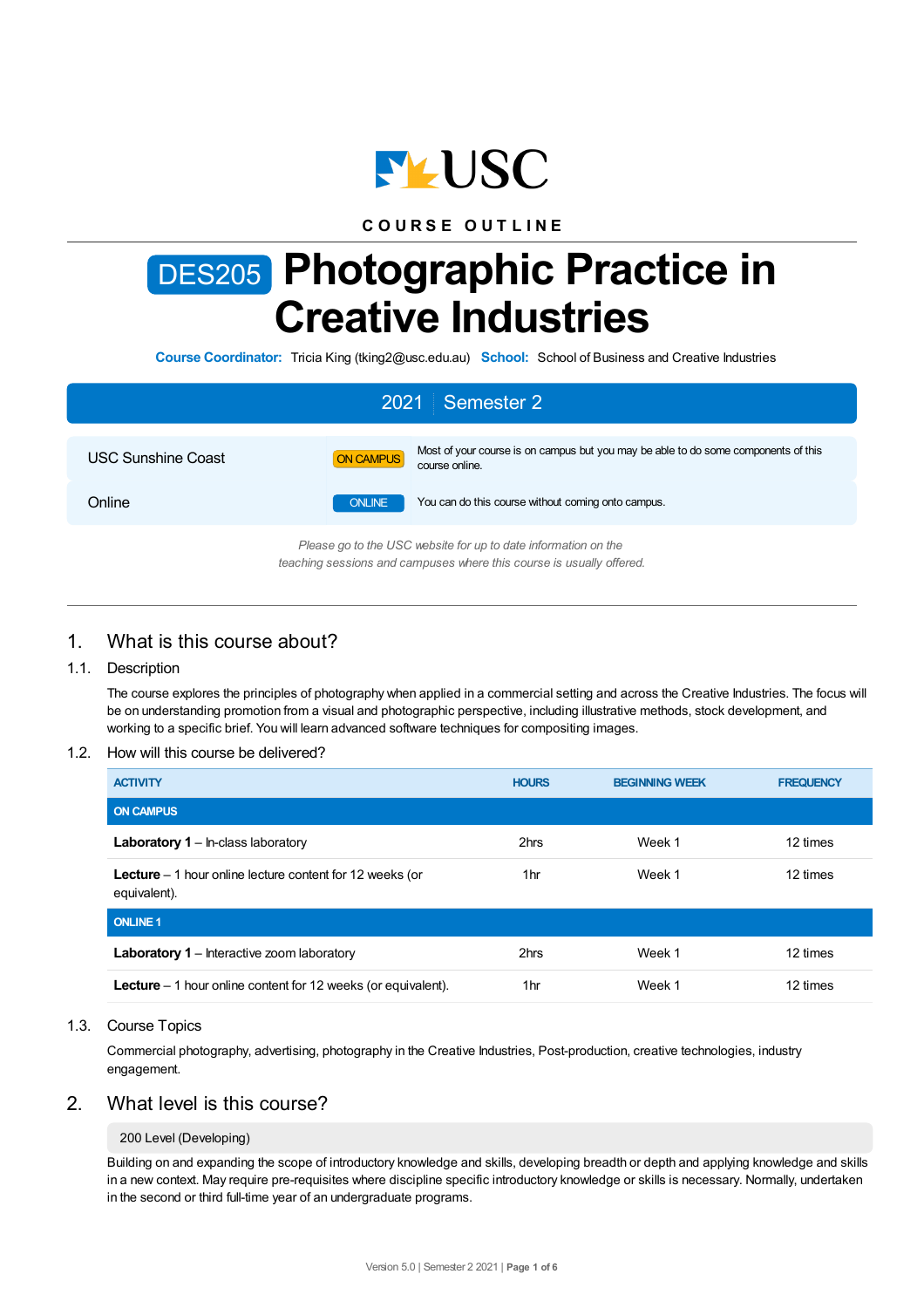# 3. What is the unit value of this course?

12 units

# 4. How does this course contribute to my learning?

|     | <b>COURSE LEARNING OUTCOMES</b>                                                                                                                    | <b>GRADUATE QUALITIES</b>                                                 |
|-----|----------------------------------------------------------------------------------------------------------------------------------------------------|---------------------------------------------------------------------------|
|     | On successful completion of this course, you should be able to                                                                                     | Completing these tasks<br>successfully will contribute to<br>you becoming |
|     | Recognise and capture good image-making opportunities and be able to organise and craft<br>creative visual concepts for composite and advertising. | Creative and critical thinker<br>Engaged                                  |
|     | Achieve advanced technical skills both in software and studio lighting.                                                                            | Knowledgeable                                                             |
| 3   | Analyse and reflect on personal, social and cultural issues linked to one's own work.                                                              | Engaged                                                                   |
|     | Create imagery based on concept and hone the techniques necessary to showcase personal<br>vision.                                                  | Empowered                                                                 |
| (5) | Describe the subject matter of photographs, understand photography's various frameworks in<br>regards to your own work and their visual impact.    | Creative and critical thinker                                             |
|     | Explain the visual language framework, theories and innovations intrinsic to photographic<br>discourse.                                            | Knowledgeable<br>Creative and critical thinker                            |
|     |                                                                                                                                                    |                                                                           |

# 5. Am Ieligible to enrol in this course?

Refer to the USC [Glossary](https://www.usc.edu.au/about/policies-and-procedures/glossary-of-terms-for-policy-and-procedures) of terms for definitions of "pre-requisites, co-requisites and anti-requisites".

- 5.1. Pre-requisites
	- Not applicable
- 5.2. Co-requisites

Not applicable

5.3. Anti-requisites

Not applicable

5.4. Specific assumed prior knowledge and skills (where applicable)

Not applicable

# 6. How am Igoing to be assessed?

6.1. Grading Scale

Standard Grading (GRD)

High Distinction (HD), Distinction (DN), Credit (CR), Pass (PS), Fail (FL).

6.2. Details of early feedback on progress

Ongoing feedback via weekly tasks, early feedback on assessment items in class in weeks 4, 5, 8, 9, 11 and 12.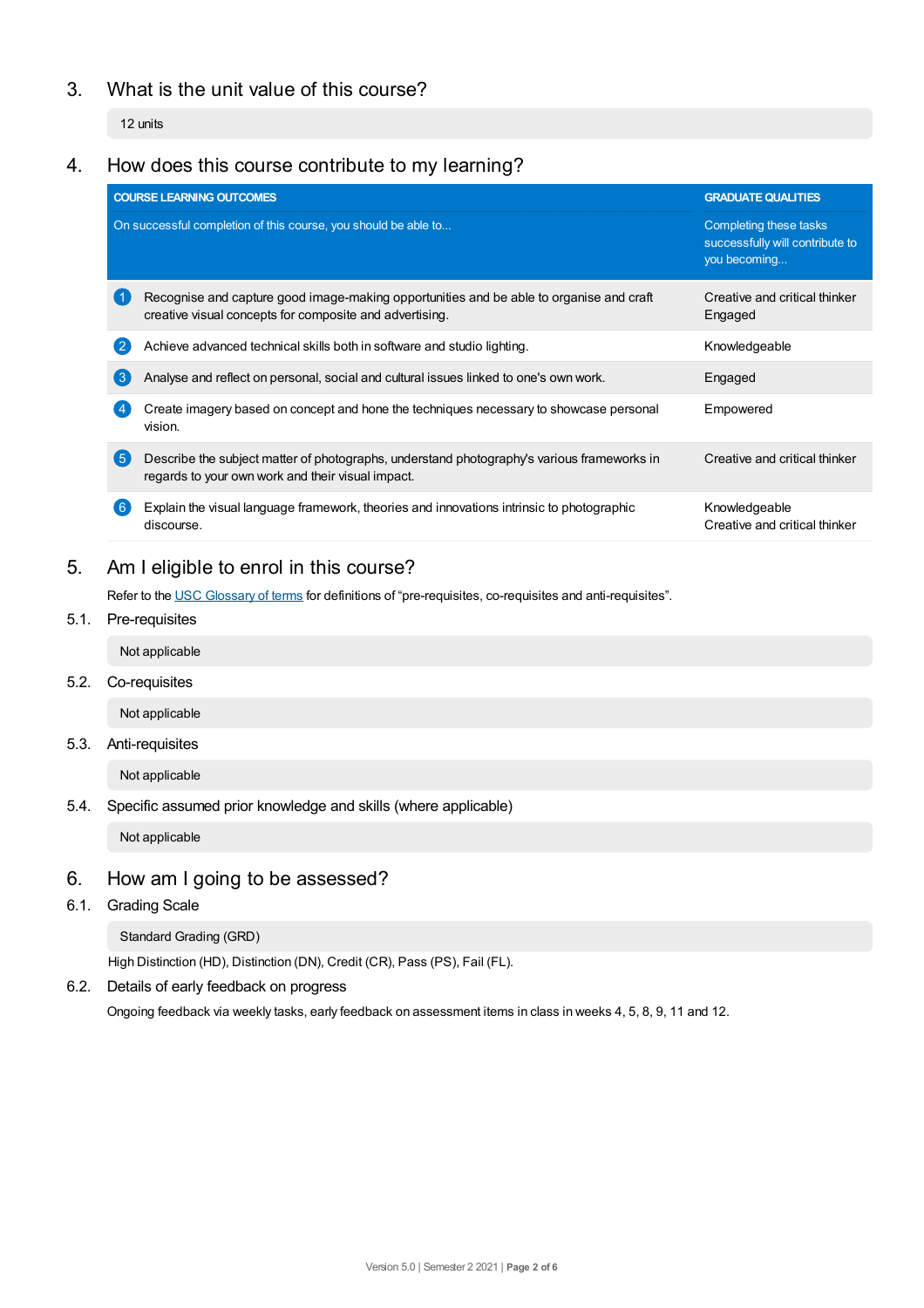## 6.3. Assessment tasks

| <b>DELIVERY</b><br><b>MODE</b> | <b>TASK</b><br>NO. | <b>ASSESSMENT</b><br><b>PRODUCT</b>       | <b>INDIVIDUAL</b><br><b>OR GROUP</b> | <b>WEIGHTING</b><br>$\frac{9}{6}$ | <b>WHAT IS THE</b><br><b>DURATION/</b><br><b>LENGTH?</b>                                | <b>WHEN SHOULD I</b><br><b>SUBMIT?</b> | <b>WHERE SHOULD I</b><br><b>SUBMIT IT?</b> |
|--------------------------------|--------------------|-------------------------------------------|--------------------------------------|-----------------------------------|-----------------------------------------------------------------------------------------|----------------------------------------|--------------------------------------------|
| All                            | $\mathbf{1}$       | Artefact - Creative,<br>and Written Piece | Individual                           | 30%                               | 9 high<br>resolution<br>images plus<br>written process<br>journal and<br>rationale.     | Week 5                                 | In Class                                   |
| All                            | $\overline{2}$     | Artefact - Creative,<br>and Written Piece | Group                                | 35%                               | Creative brief.<br>4 high<br>resolution<br>images, 2<br>product<br>advertisements.      | Week 9                                 | In Class                                   |
| All                            | 3                  | Artefact - Creative,<br>and Written Piece | Individual                           | 35%                               | 2 high-res<br>digital images<br>with 10 page<br>process PDF<br>journal and<br>rationale | Week 13                                | In Class                                   |

## **All - Assessment Task 1:** Taking Stock of Photography

| <b>GOAL:</b>     | The goal of this assignment is to create high quality photographs which would be suitable for use as stock images. You<br>will identify your marketplace and develop a series of images which fit within this positioning.                     |                                                                                                                                                    |                                     |  |
|------------------|------------------------------------------------------------------------------------------------------------------------------------------------------------------------------------------------------------------------------------------------|----------------------------------------------------------------------------------------------------------------------------------------------------|-------------------------------------|--|
| <b>PRODUCT:</b>  | Artefact - Creative, and Written Piece                                                                                                                                                                                                         |                                                                                                                                                    |                                     |  |
| <b>FORMAT:</b>   | Submission of a portfolio of images which identify a market need and can be used as stock photographs. Your written<br>journal will report on the way in which your images sit contextually and provide a critical reflection on your process. |                                                                                                                                                    |                                     |  |
| <b>CRITERIA:</b> | No.                                                                                                                                                                                                                                            |                                                                                                                                                    | <b>Learning Outcome</b><br>assessed |  |
|                  |                                                                                                                                                                                                                                                | Explain the visual language framework, theories and innovations intrinsic to photographic<br>discourse.                                            | <b>6</b>                            |  |
|                  | $\overline{2}$                                                                                                                                                                                                                                 | Describe the subject matter of photographs, understand photography's various<br>frameworks in regards to your own work and their visual impact.    | $\left(5\right)$                    |  |
|                  | 3                                                                                                                                                                                                                                              | Achieve advanced technical skills both in software and studio lighting.                                                                            | $\left( 2\right)$                   |  |
|                  | 4                                                                                                                                                                                                                                              | Analyse and reflect on personal, social and cultural issues linked to one's own work.                                                              | $\left(3\right)$                    |  |
|                  | 5                                                                                                                                                                                                                                              | Recognise and capture good image-making opportunities and be able to organise and<br>craft creative visual concepts for composite and advertising. | (4)                                 |  |
|                  |                                                                                                                                                                                                                                                |                                                                                                                                                    |                                     |  |

## **All - Assessment Task 2:** Creative brief, product photography for feature article and advertising

| <b>GOAL:</b>    | This task will see you work in teams to develop a creative brief for advertising a product. You will photograph the product<br>and develop two advertisements which position the product to the target audience. |
|-----------------|------------------------------------------------------------------------------------------------------------------------------------------------------------------------------------------------------------------|
| <b>PRODUCT:</b> | Artefact - Creative, and Written Piece                                                                                                                                                                           |
| <b>FORMAT:</b>  | In teams, you'll need to develop an advertisement from design to final placement. Critically choose images from your<br>shoot, design the layouts using Photoshop, In Design or Illustrator.                     |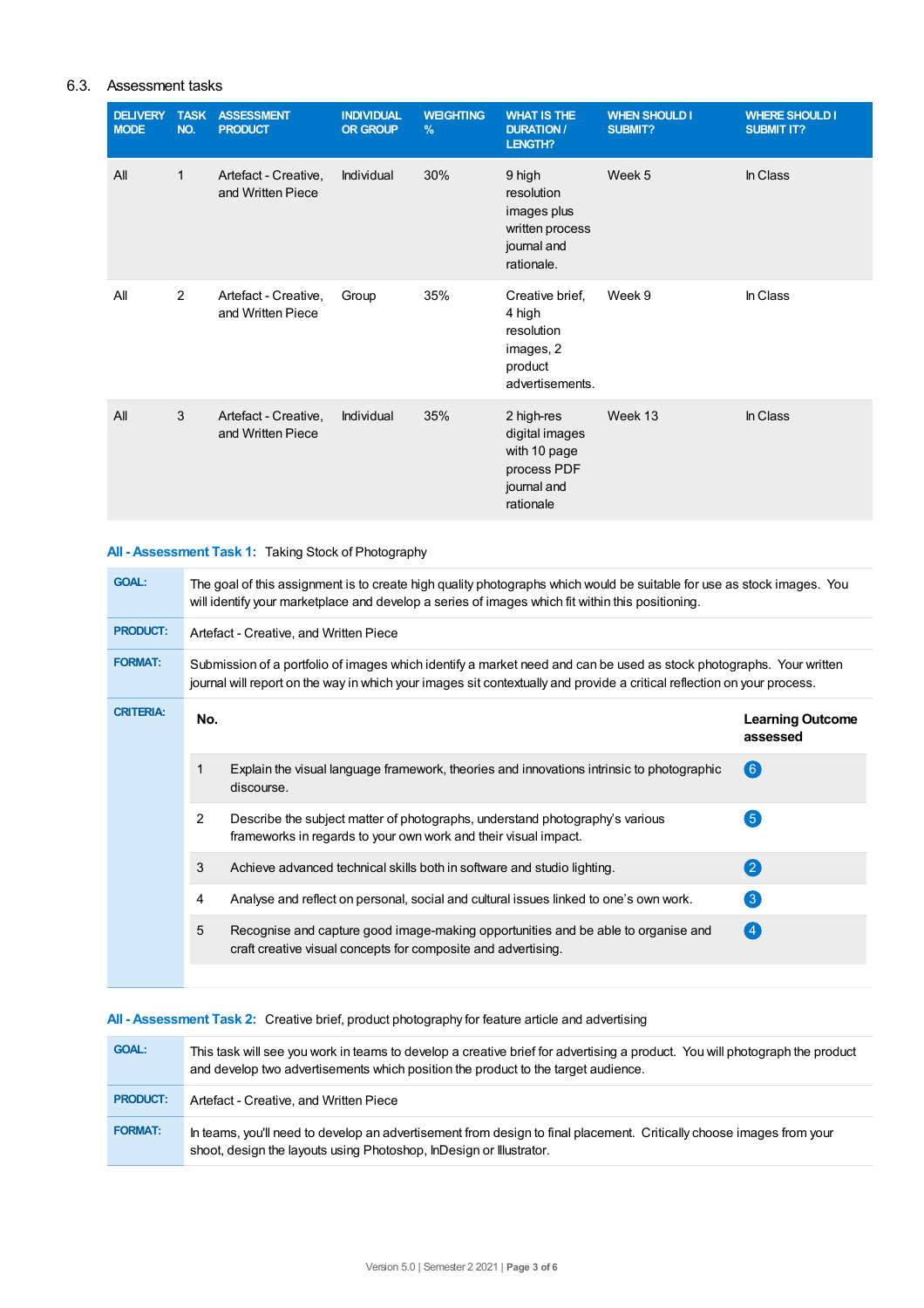| <b>CRITERIA:</b> | No. |                                                                                                                                                    | <b>Learning Outcome</b><br>assessed |
|------------------|-----|----------------------------------------------------------------------------------------------------------------------------------------------------|-------------------------------------|
|                  |     | Explain the visual language framework, theories and innovations intrinsic to photographic<br>discourse.                                            | (6)                                 |
|                  | 2   | Describe the subject matter of photographs, understand photography's various<br>frameworks in regards to your own work and their visual impact.    | $\left(5\right)$                    |
|                  | 3   | Achieve advanced technical skills both in software and studio lighting.                                                                            | (2)                                 |
|                  | 4   | Analyse and reflect on personal, social and cultural issues linked to one's own work.                                                              | $\left(3\right)$                    |
|                  | 5   | Recognise and capture good image-making opportunities and be able to organise and<br>craft creative visual concepts for composite and advertising. | $^{\circ}$ 1                        |
|                  | 6   | Create imagery based on concept and hone the techniques necessary to showcase<br>personal vision.                                                  |                                     |
|                  |     |                                                                                                                                                    |                                     |

## **All - Assessment Task 3:** Creative Compositing

| <b>GOAL:</b>     | To use composite techniques to produce 2 images from a selection of original photographs to create the idea that all the<br>elements are of the same scene                       |                                                                                                                                                      |                                     |  |  |  |
|------------------|----------------------------------------------------------------------------------------------------------------------------------------------------------------------------------|------------------------------------------------------------------------------------------------------------------------------------------------------|-------------------------------------|--|--|--|
| <b>PRODUCT:</b>  | Artefact - Creative, and Written Piece                                                                                                                                           |                                                                                                                                                      |                                     |  |  |  |
| <b>FORMAT:</b>   | Create two conceptual photographic images for an illustrative advertisement or a magazine/editorial, or creative art journal<br>using Photoshop software compositing techniques. |                                                                                                                                                      |                                     |  |  |  |
|                  | • Produce two (2) composite images<br>. The completed image files as high resolution .jpg<br>• Digital PDF Journal and rationale - minimum 10 pages                              |                                                                                                                                                      |                                     |  |  |  |
|                  |                                                                                                                                                                                  | Submit on due date in week 9 with a named folder containing<br>• Your 2 high resolution photographic images<br>• Your process journal and rationale. |                                     |  |  |  |
|                  | On the due date, submit a folder containing high-resolution files and your PDF via Blackboard.                                                                                   |                                                                                                                                                      |                                     |  |  |  |
| <b>CRITERIA:</b> | No.                                                                                                                                                                              |                                                                                                                                                      | <b>Learning Outcome</b><br>assessed |  |  |  |
|                  | 1                                                                                                                                                                                | Explain the visual language framework, theories and innovations intrinsic to photographic<br>discourse.                                              | 6                                   |  |  |  |
|                  | 2                                                                                                                                                                                | Describe the subject matter of photographs, understand photography's various<br>frameworks in regards to your own work and their visual impact.      | 6                                   |  |  |  |
|                  | 3                                                                                                                                                                                | Achieve advanced technical skills both in software and studio lighting.                                                                              | 2                                   |  |  |  |
|                  | 4                                                                                                                                                                                | Analyse and reflect on personal, social and cultural issues linked to one's own work                                                                 | 3                                   |  |  |  |
|                  | 5                                                                                                                                                                                | Recognise and capture good image-making opportunities and be able to organise and<br>craft creative visual concepts for composite and advertising.   | 1                                   |  |  |  |
|                  |                                                                                                                                                                                  |                                                                                                                                                      |                                     |  |  |  |
|                  | 6                                                                                                                                                                                | Create imagery based on concept and hone the techniques necessary to showcase<br>personal vision.                                                    | $\left( 4\right)$                   |  |  |  |

# 7. Directed study hours

A 12-unit course will have total of 150 learning hours which will include directed study hours (including online if required), self-directed learning and completion of assessable tasks. Directed study hours may vary by location. Student workload is calculated at 12.5 learning hours per one unit.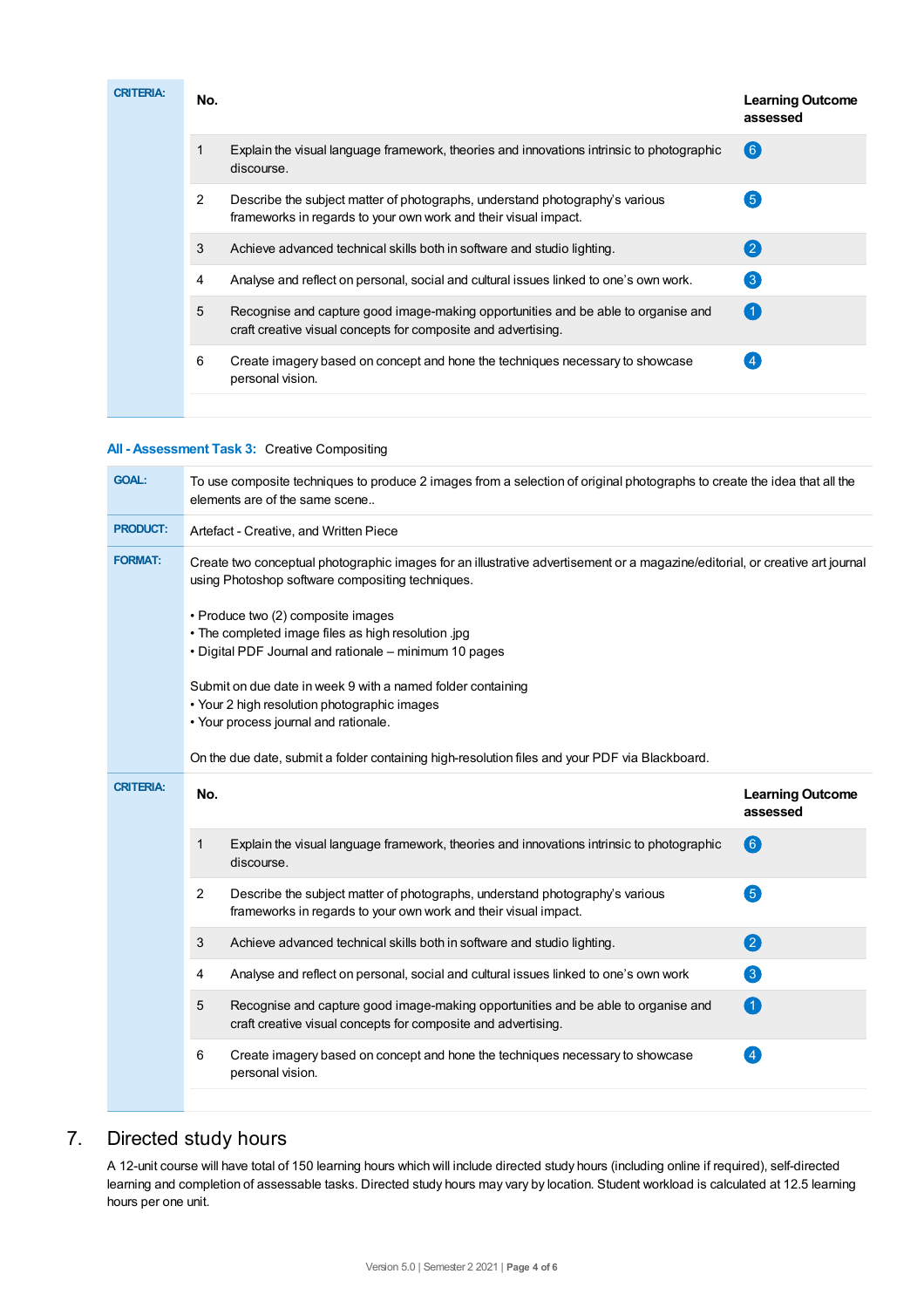# 8. What resources do I need to undertake this course?

Please note: Course information, including specific information of recommended readings, learning activities, resources, weekly readings, etc. are available on the course Blackboard site– Please log in as soon as possible.

## 8.1. Prescribed text(s) or course reader

There are no required/recommended resources for this course.

## 8.2. Specific requirements

You will need the following:A DLSR (Digital Reflex Camera with interchangeable lenses). An entry-level kit would be sufficient.

## 9. How are risks managed in this course?

Health and safety risks for this course have been assessed as low. It is your responsibility to review course material, search online, discuss with lecturers and peers and understand the health and safety risks associated with your specific course of study and to familiarise yourself with the University's general health and safety principles by reviewing the online [induction](https://online.usc.edu.au/webapps/blackboard/content/listContentEditable.jsp?content_id=_632657_1&course_id=_14432_1) training for students, and following the instructions of the University staff.

## 10. What administrative information is relevant to this course?

## 10.1. Assessment: Academic Integrity

Academic integrity is the ethical standard of university participation. It ensures that students graduate as a result of proving they are competent in their discipline. This is integral in maintaining the value of academic qualifications. Each industry has expectations and standards of the skills and knowledge within that discipline and these are reflected in assessment.

Academic integrity means that you do not engage in any activity that is considered to be academic fraud; including plagiarism, collusion or outsourcing any part of any assessment item to any other person. You are expected to be honest and ethical by completing all work yourself and indicating in your work which ideas and information were developed by you and which were taken from others. You cannot provide your assessment work to others.You are also expected to provide evidence of wide and critical reading, usually by using appropriate academic references.

In order to minimise incidents of academic fraud, this course may require that some of its assessment tasks, when submitted to Blackboard, are electronically checked through SafeAssign. This software allows for text comparisons to be made between your submitted assessment item and all other work that SafeAssign has access to.

## 10.2. Assessment: Additional Requirements

Your eligibility for supplementary assessment in a course is dependent of the following conditions applying:

The final mark is in the percentage range 47% to 49.4% The course is graded using the Standard Grading scale You have not failed an assessment task in the course due to academic misconduct

## 10.3. Assessment: Submission penalties

Late submission of assessment tasks may be penalised at the following maximum rate:

- 5% (of the assessment task's identified value) per day for the first two days from the date identified as the due date for the assessment task.

- 10% (of the assessment task's identified value) for the third day - 20% (of the assessment task's identified value) for the fourth day and subsequent days up to and including seven days from the date identified as the due date for the assessment task.

- A result of zero is awarded for an assessment task submitted after seven days from the date identified as the due date for the assessment task. Weekdays and weekends are included in the calculation of days late. To request an extension you must contact your course coordinator to negotiate an outcome.

## 10.4. Study help

For help with course-specific advice, for example what information to include in your assessment, you should first contact your tutor, then your course coordinator, if needed.

If you require additional assistance, the Learning Advisers are trained professionals who are ready to help you develop a wide range of academic skills. Visit the Learning [Advisers](https://www.usc.edu.au/current-students/student-support/academic-and-study-support/learning-advisers) web page for more information, or contact Student Central for further assistance: +61 7 5430 2890 or [studentcentral@usc.edu.au](mailto:studentcentral@usc.edu.au).

## 10.5. Wellbeing Services

Student Wellbeing provide free and confidential counselling on a wide range of personal, academic, social and psychological matters, to foster positive mental health and wellbeing for your academic success.

To book a confidential appointment go to [Student](https://studenthub.usc.edu.au/) Hub, email [studentwellbeing@usc.edu.au](mailto:studentwellbeing@usc.edu.au) or call 07 5430 1226.